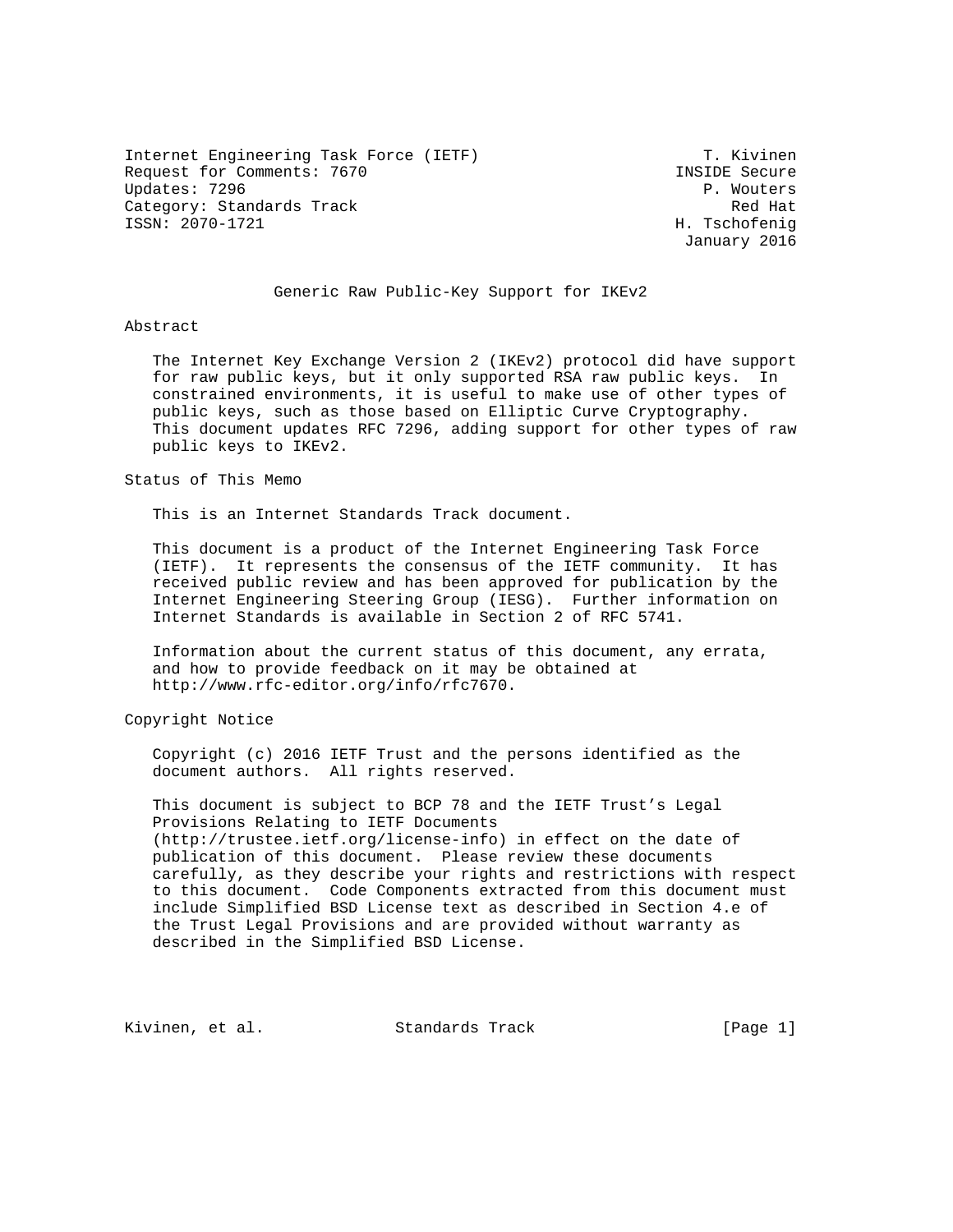Table of Contents

|       | Introduction $\ldots \ldots \ldots \ldots \ldots \ldots \ldots \ldots$       |  |  |  |  |  |  |  |  |  |  |  |                |
|-------|------------------------------------------------------------------------------|--|--|--|--|--|--|--|--|--|--|--|----------------|
| 2.    | $Terminology \ldots \ldots \ldots \ldots \ldots \ldots \ldots \ldots \ldots$ |  |  |  |  |  |  |  |  |  |  |  | 3              |
|       | Certificate Encoding Payload                                                 |  |  |  |  |  |  |  |  |  |  |  | $\mathcal{R}$  |
| 4.    |                                                                              |  |  |  |  |  |  |  |  |  |  |  | 4              |
| $5 -$ |                                                                              |  |  |  |  |  |  |  |  |  |  |  | 5              |
|       |                                                                              |  |  |  |  |  |  |  |  |  |  |  | 5              |
| 61    | Normative References                                                         |  |  |  |  |  |  |  |  |  |  |  | .5             |
|       | 6.2. Informative References                                                  |  |  |  |  |  |  |  |  |  |  |  | .5             |
|       |                                                                              |  |  |  |  |  |  |  |  |  |  |  | 7              |
|       |                                                                              |  |  |  |  |  |  |  |  |  |  |  | 7              |
|       |                                                                              |  |  |  |  |  |  |  |  |  |  |  | $\overline{8}$ |
|       |                                                                              |  |  |  |  |  |  |  |  |  |  |  | 10             |
|       |                                                                              |  |  |  |  |  |  |  |  |  |  |  | <u>າດ</u>      |

## 1. Introduction

 This document replaces an algorithm-specific version of raw public keys of the Internet Key Exchange Version 2 (IKEv2) [RFC7296] with a generic version of raw public keys that is algorithm agnostic.

 In [RFC5996], IKEv2 had support for PKCS #1 encoded RSA keys, i.e., a DER-encoded RSAPublicKey structure (see [RSA] and [RFC3447]). Other raw public-key types are, however, not supported. In [RFC7296], this feature was removed; this document reintroduces support for raw public keys to IKEv2 in a more generic way.

 DNSSEC allows public keys to be associated with domain names for usage with security protocols like IKEv2 and Transport Layer Security (TLS) [RFC5246] but it relies on extensions in those protocols to be specified.

 The Raw Public Keys in Transport Layer Security specification ([RFC7250]) adds generic support for raw public keys to TLS by reusing the SubjectPublicKeyInfo format from the X.509 Public-Key Infrastructure Certificate profile [RFC5280].

 This document is similar to the Raw Public Keys in Transport Layer Security specification and applies the concept to IKEv2 to support all public-key formats defined by PKIX. This approach also allows future public-key extensions to be supported without the need to introduce further enhancements to IKEv2.

Kivinen, et al. Standards Track [Page 2]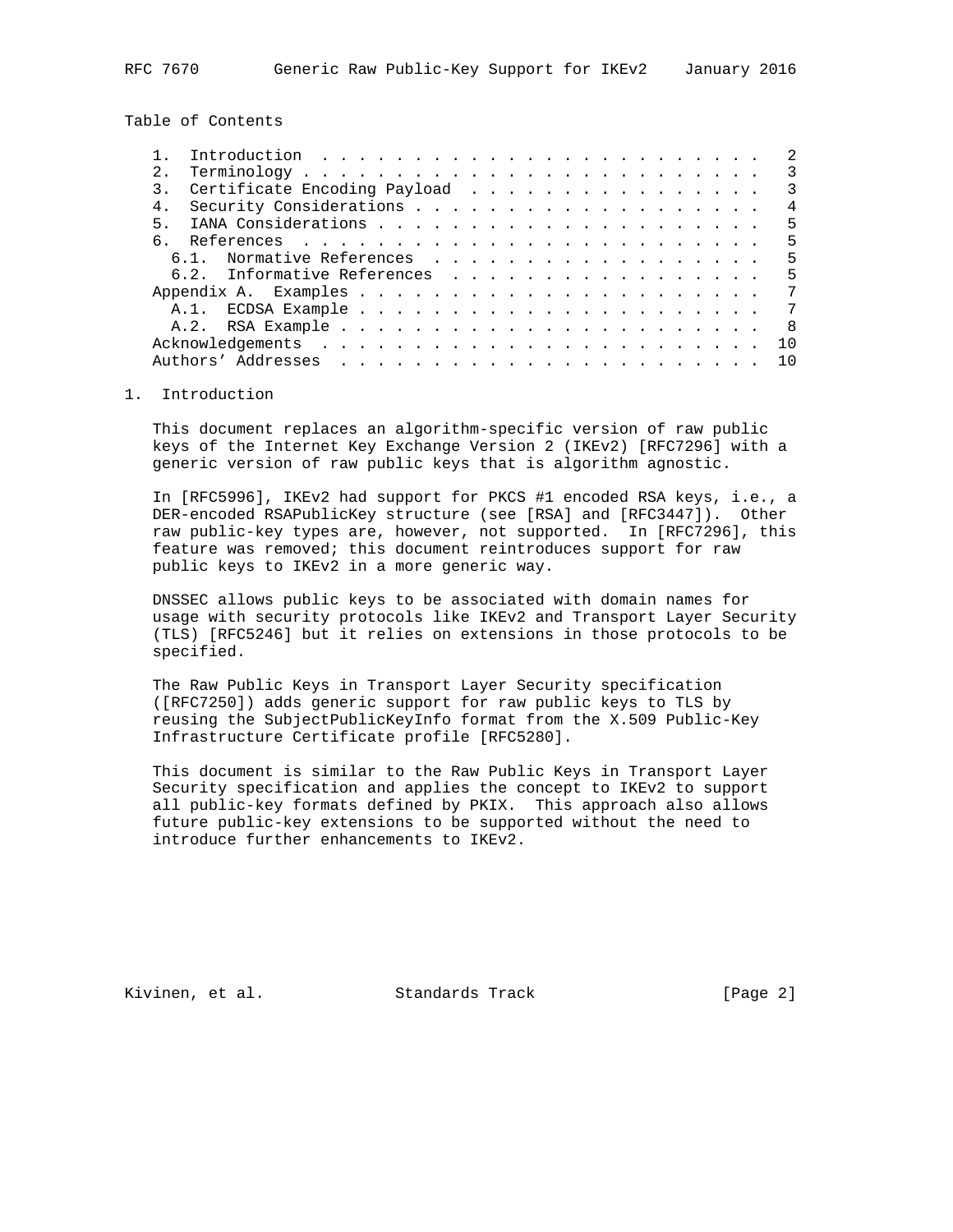To support new types of public keys in IKEv2, the following changes are needed:

- o A new Certificate Encoding format needs to be defined for carrying the SubjectPublicKeyInfo structure. Section 3 specifies this new encoding format.
- o A new Certificate Encoding that has been allocated by IANA. Section 5 contains the details about the IANA registration.

 The base IKEv2 specification includes support for RSA and DSA signatures, but the Signature Authentication in IKEv2 [RFC7427] extended IKEv2 so that signature methods over any key type can be used. Implementations using raw public keys SHOULD use the Digital Signature method described in RFC 7427.

 When using raw public keys, the authenticated identity is not usually the identity from the ID payload, but instead the public key itself is used as the identity for the other end. This means that ID payload contents might not be useful for authentication purposes. It might still be used for policy decisions, for example to simplify the policy lookup. Alternatively, the ID\_NULL type [RFC7619] can be used to indicate that the ID payload is not relevant to this authentication.

2. Terminology

 The key words "MUST", "MUST NOT", "REQUIRED", "SHALL", "SHALL NOT", "SHOULD", "SHOULD NOT", "RECOMMENDED", "MAY", and "OPTIONAL" in this document are to be interpreted as described in [RFC2119].

3. Certificate Encoding Payload

 Section 3.6 of RFC 7296 defines the Certificate payload format as shown in Figure 1.

|                           | 0 1 2 3 4 5 6 7 8 9 0 1 2 3 4 5 6 7 8 9 0 1 2 3 4 5 6 7 8 9 0 1 |                |  |  |  |  |  |  |
|---------------------------|-----------------------------------------------------------------|----------------|--|--|--|--|--|--|
|                           |                                                                 |                |  |  |  |  |  |  |
| Next Payload  C  RESERVED |                                                                 | Payload Length |  |  |  |  |  |  |
|                           |                                                                 |                |  |  |  |  |  |  |
| Cert Encoding             |                                                                 |                |  |  |  |  |  |  |
| +-+-+-+-+-+-+-+           |                                                                 |                |  |  |  |  |  |  |
| Certificate Data          |                                                                 |                |  |  |  |  |  |  |
|                           |                                                                 |                |  |  |  |  |  |  |
|                           |                                                                 |                |  |  |  |  |  |  |
|                           |                                                                 |                |  |  |  |  |  |  |

Figure 1: Certificate Payload Format

Kivinen, et al. Standards Track [Page 3]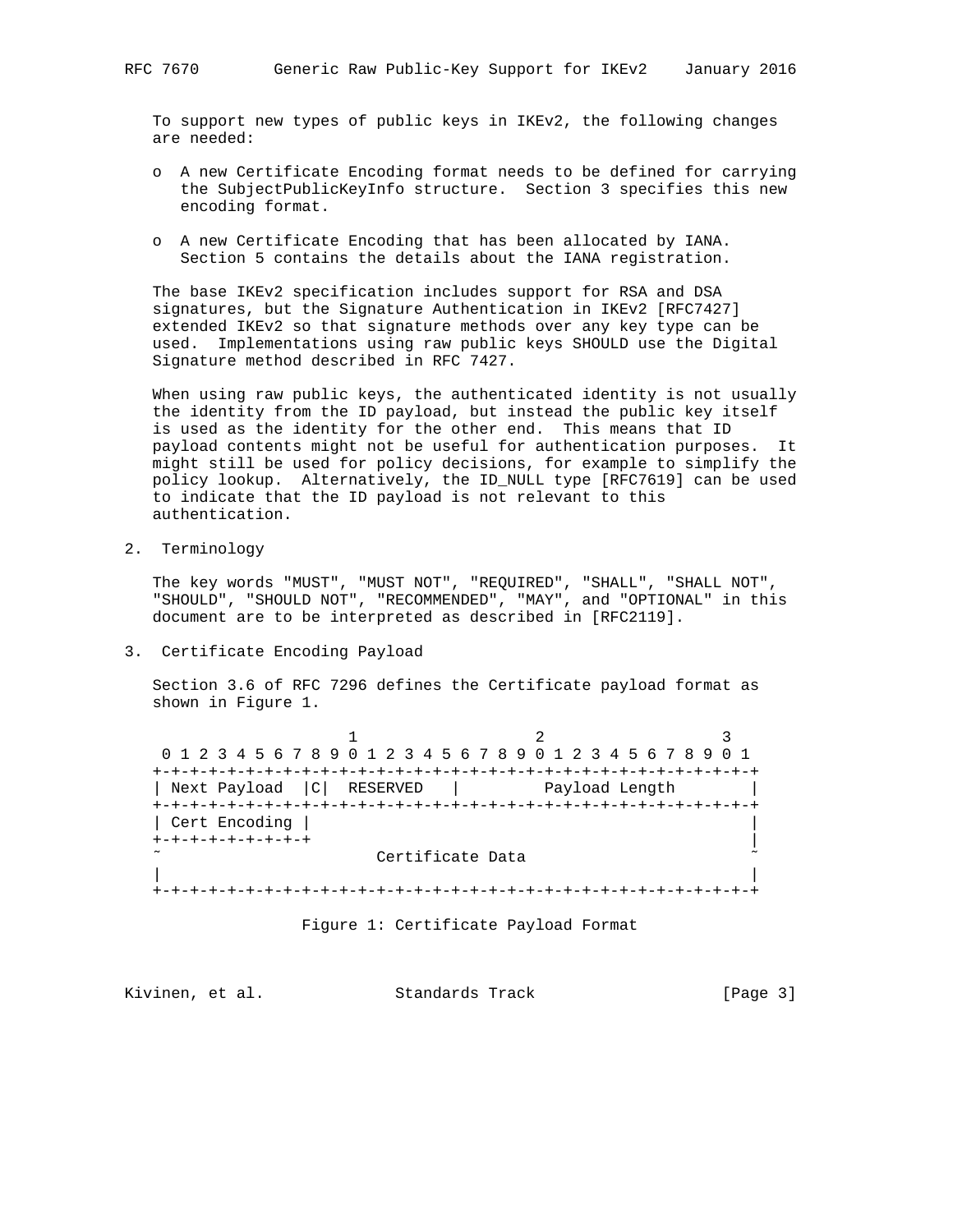# To support raw public keys, the field values are as follows:

 o Certificate Encoding (1 octet) - This field indicates the type of certificate or certificate-related information contained in the Certificate Data field.

Certificate Encoding The Value ---------------------------------------------------- Raw Public Key 15

 o Certificate Data (variable length) - Actual encoding of the certificate data.

 In order to provide a simple and standard way to indicate the key type when the encoding type is "Raw Public Key", the SubjectPublicKeyInfo structure of the PKIX certificate is used. This is a very simple encoding, as most of the ASN.1 part can be included literally and recognized by block comparison. See Appendix A of [RFC7250] for a detailed breakdown. In addition, Appendix A of this document has several examples.

 In addition to the Certificate payload, the Cert Encoding for Raw Public Key can be used in the Certificate Request payload. In that case, the Certification Authority field MUST be empty if the "Raw Public Key" certificate encoding is used.

 For RSA keys, the implementations MUST follow the public-key processing rules of Section 1.2 of the Additional Algorithms and Identifiers for RSA Cryptography for PKIX ([RFC4055]) even when the SubjectPublicKeyInfo is not part of a certificate but is instead sent as a Certificate Data field. This means that RSASSA-PSS and RSASSA-PSS-params inside the SubjectPublicKeyInfo structure MUST be sent when applicable.

4. Security Considerations

 An IKEv2 deployment using raw public keys needs to utilize an out-of band public-key validation procedure to be confident in the authenticity of the keys being used. One way to achieve this goal is to use a configuration mechanism for provisioning raw public keys into the IKEv2 software. "Smart object" deployments are likely to use such preconfigured public keys.

 Another approach is to rely on secure DNS to associate public keys with domain names using the IPSECKEY DNS RRtype [RFC4025]. More information can be found in DNS-Based Authentication of Named Entities (DANE) [RFC6394].

Kivinen, et al. Standards Track [Page 4]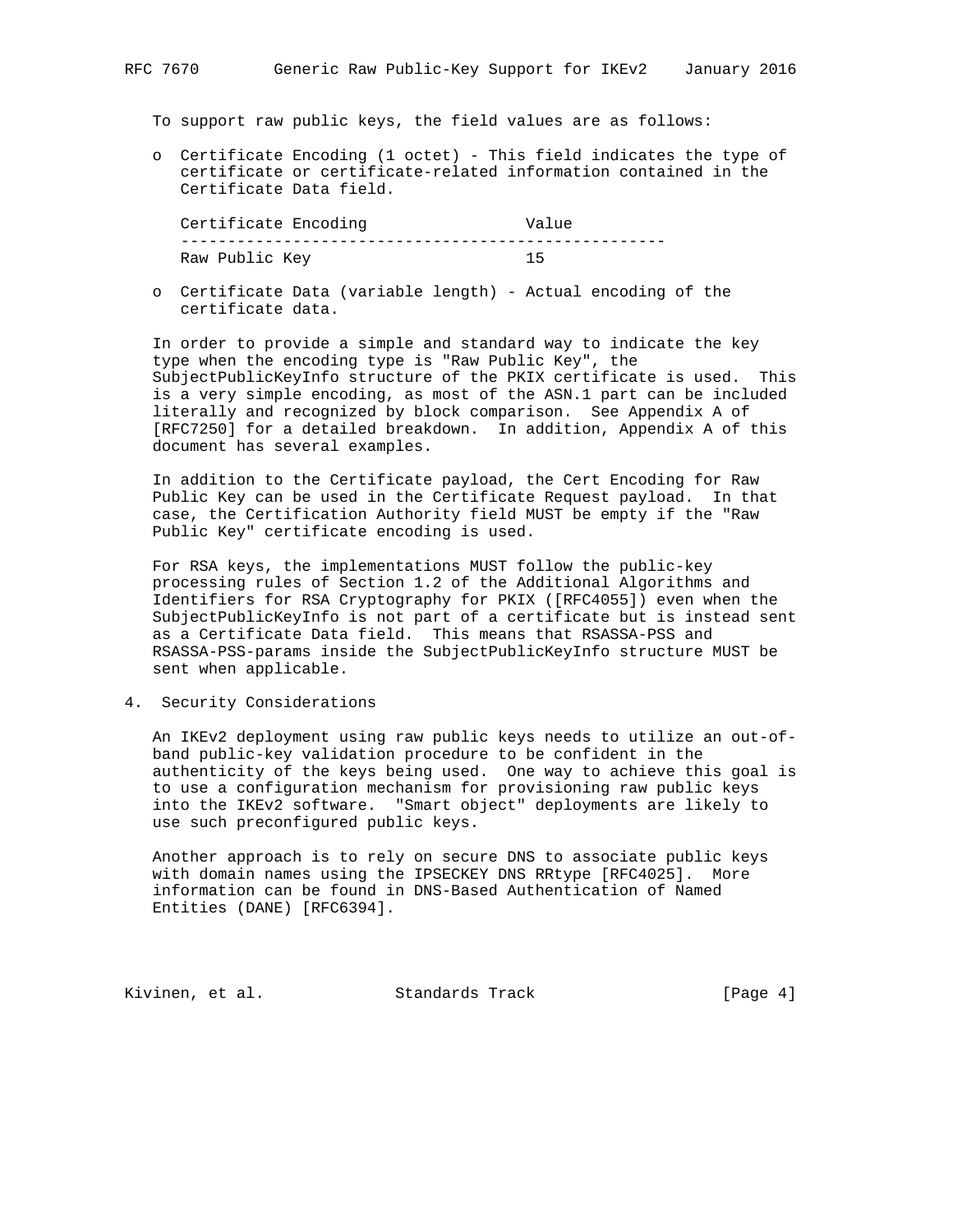This document does not change the security assumptions made by the IKEv2 specification since "Raw RSA Key" support was already available in IKEv2 in [RFC5996]. This document only generalizes raw public-key support.

5. IANA Considerations

 This document allocates a new value from the IKEv2 Certificate Encodings registry:

- 15 Raw Public Key
- 6. References
- 6.1. Normative References
	- [RFC2119] Bradner, S., "Key words for use in RFCs to Indicate Requirement Levels", BCP 14, RFC 2119, DOI 10.17487/RFC2119, March 1997, <http://www.rfc-editor.org/info/rfc2119>.
	- [RFC5280] Cooper, D., Santesson, S., Farrell, S., Boeyen, S., Housley, R., and W. Polk, "Internet X.509 Public Key Infrastructure Certificate and Certificate Revocation List (CRL) Profile", RFC 5280, DOI 10.17487/RFC5280, May 2008, <http://www.rfc-editor.org/info/rfc5280>.
- [RFC7296] Kaufman, C., Hoffman, P., Nir, Y., Eronen, P., and T. Kivinen, "Internet Key Exchange Protocol Version 2 (IKEv2)", STD 79, RFC 7296, DOI 10.17487/RFC7296, October 2014, <http://www.rfc-editor.org/info/rfc7296>.
	- [RFC7427] Kivinen, T. and J. Snyder, "Signature Authentication in the Internet Key Exchange Version 2 (IKEv2)", RFC 7427, DOI 10.17487/RFC7427, January 2015, <http://www.rfc-editor.org/info/rfc7427>.
	- [RFC7619] Smyslov, V. and P. Wouters, "The NULL Authentication Method in the Internet Key Exchange Protocol Version 2 (IKEv2)", RFC 7619, DOI 10.17487/RFC7619, August 2015, <http://www.rfc-editor.org/info/rfc7619>.

6.2. Informative References

 [RFC3447] Jonsson, J. and B. Kaliski, "Public-Key Cryptography Standards (PKCS) #1: RSA Cryptography Specifications Version 2.1", RFC 3447, DOI 10.17487/RFC3447, February 2003, <http://www.rfc-editor.org/info/rfc3447>.

Kivinen, et al. Standards Track [Page 5]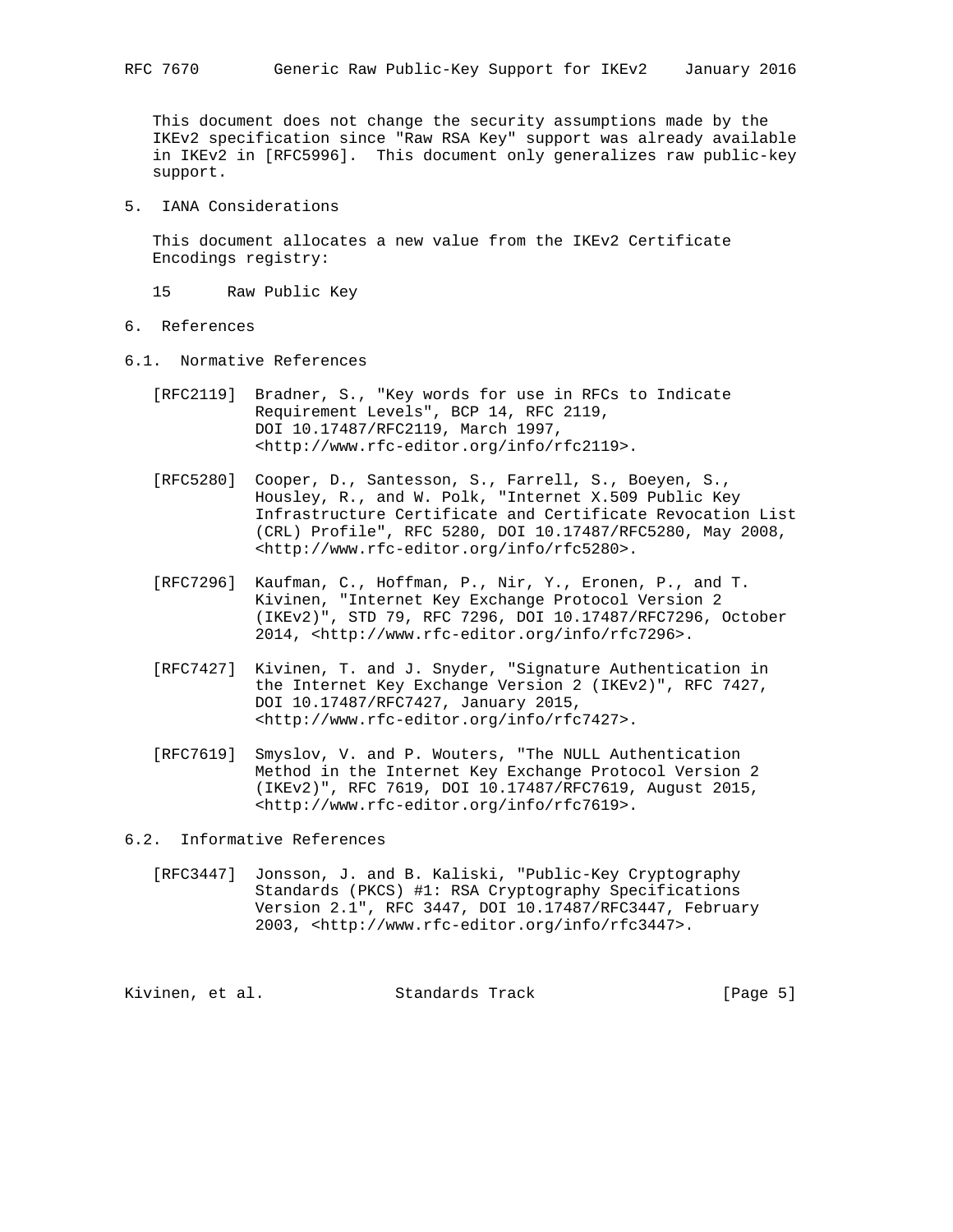- [RFC4025] Richardson, M., "A Method for Storing IPsec Keying Material in DNS", RFC 4025, DOI 10.17487/RFC4025, March 2005, <http://www.rfc-editor.org/info/rfc4025>.
- [RFC4055] Schaad, J., Kaliski, B., and R. Housley, "Additional Algorithms and Identifiers for RSA Cryptography for use in the Internet X.509 Public Key Infrastructure Certificate and Certificate Revocation List (CRL) Profile", RFC 4055, DOI 10.17487/RFC4055, June 2005, <http://www.rfc-editor.org/info/rfc4055>.
- [RFC4754] Fu, D. and J. Solinas, "IKE and IKEv2 Authentication Using the Elliptic Curve Digital Signature Algorithm (ECDSA)", RFC 4754, DOI 10.17487/RFC4754, January 2007, <http://www.rfc-editor.org/info/rfc4754>.
- [RFC5246] Dierks, T. and E. Rescorla, "The Transport Layer Security (TLS) Protocol Version 1.2", RFC 5246, DOI 10.17487/RFC5246, August 2008, <http://www.rfc-editor.org/info/rfc5246>.
	- [RFC5480] Turner, S., Brown, D., Yiu, K., Housley, R., and T. Polk, "Elliptic Curve Cryptography Subject Public Key Information", RFC 5480, DOI 10.17487/RFC5480, March 2009, <http://www.rfc-editor.org/info/rfc5480>.
	- [RFC5996] Kaufman, C., Hoffman, P., Nir, Y., and P. Eronen, "Internet Key Exchange Protocol Version 2 (IKEv2)", RFC 5996, DOI 10.17487/RFC5996, September 2010, <http://www.rfc-editor.org/info/rfc5996>.
	- [RFC6394] Barnes, R., "Use Cases and Requirements for DNS-Based Authentication of Named Entities (DANE)", RFC 6394, DOI 10.17487/RFC6394, October 2011, <http://www.rfc-editor.org/info/rfc6394>.
	- [RFC7250] Wouters, P., Ed., Tschofenig, H., Ed., Gilmore, J., Weiler, S., and T. Kivinen, "Using Raw Public Keys in Transport Layer Security (TLS) and Datagram Transport Layer Security (DTLS)", RFC 7250, DOI 10.17487/RFC7250, June 2014, <http://www.rfc-editor.org/info/rfc7250>.
	- [RSA] Rivest, R., Shamir, A., and L. Adleman, "A Method for Obtaining Digital Signatures and Public-Key Cryptosystems", February 1978.

Kivinen, et al. Standards Track [Page 6]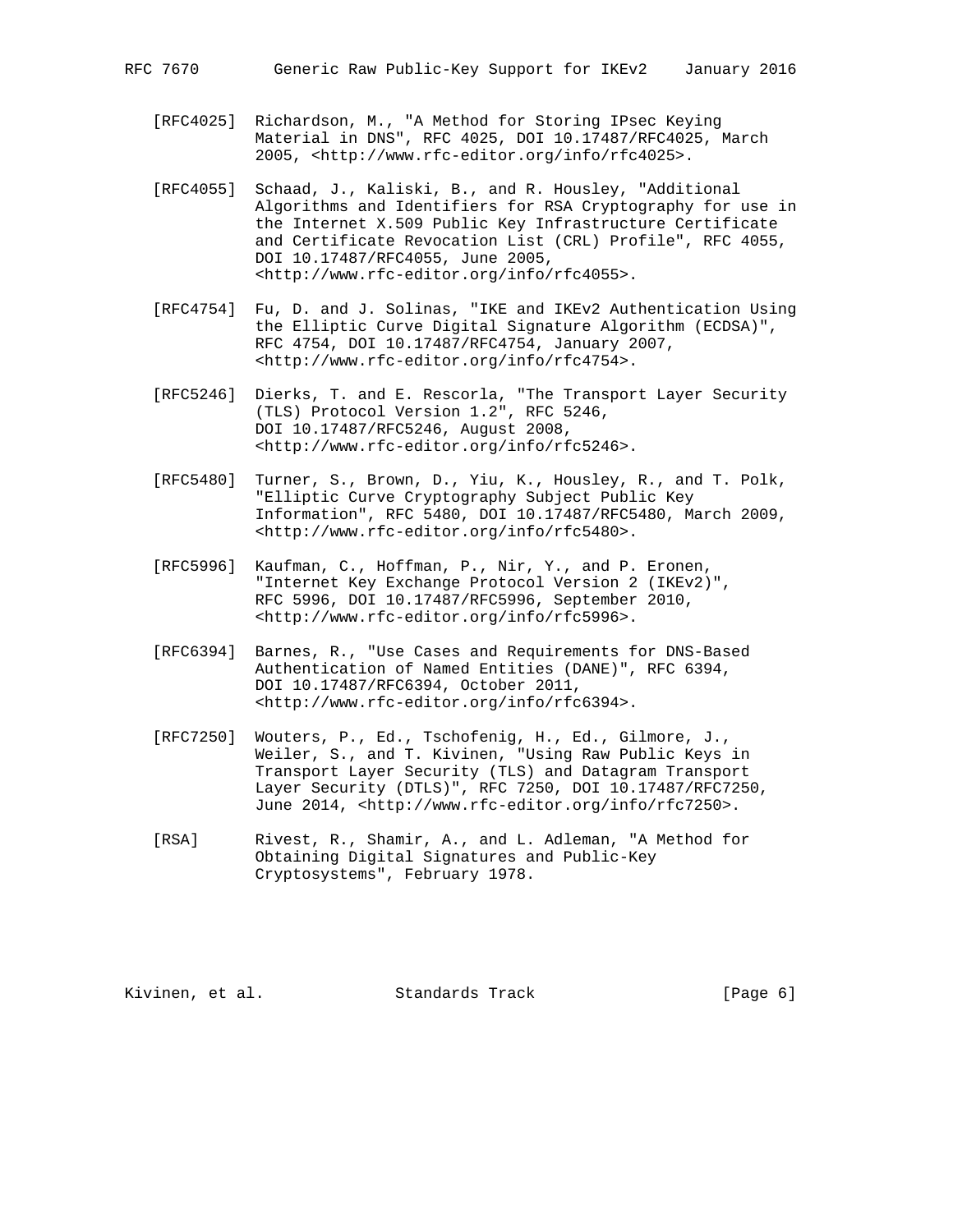Appendix A. Examples

 This appendix provides examples of the actual payloads sent on the wire.

A.1. ECDSA Example

 This first example uses the 256-bit ECDSA private/public key pair defined in Section 8.1 of the IKEv2 ECDSA document [RFC4754].

The public key is as follows:

- o Algorithm: id-ecPublicKey (1.2.840.10045.2.1)
- o Fixed curve: secp256r1 (1.2.840.10045.3.1.7)
- o Public key x coordinate:

 cb28e099 9b9c7715 fd0a80d8 e47a7707 9716cbbf 917dd72e 97566ea1 c066957c

o Public key y coordinate:

 2b57c023 5fb74897 68d058ff 4911c20f dbe71e36 99d91339 afbb903e e17255dc

The SubjectPublicKeyInfo ASN.1 object is as follows:

0000 : SEQUENCE 0002 : SEQUENCE<br>0004 : OBJECT 0004 : OBJECT IDENTIFIER id-ecPublicKey (1.2.840.10045.2.1)<br>000d : OBJECT IDENTIFIER secp256r1 (1.2.840.10045.3.1.7) OBJECT IDENTIFIER secp256r1 (1.2.840.10045.3.1.7) 0000 : 00000 : 00000 : 00000 : 00000 : 00000 : 00000 : 00000 : 00000 : 00000 : 00000 : 00000 : 00000 : 00000 : 00000 : 00000 : 00000 : 00000 : 00000 : 00000 : 00000 : 00000 : 00000 : 00000 : 00000 : 00000 : 00000 : 00000 : 00000000: 0004 cb28 e099 9b9c 7715 fd0a 80d8 e47a 00000010: 7707 9716 cbbf 917d d72e 9756 6ea1 c066 00000020: 957c 2b57 c023 5fb7 4897 68d0 58ff 4911 00000030: c20f dbe7 1e36 99d9 1339 afbb 903e e172 00000040: 55dc

 The first byte (00) of the bit string indicates that there is no "number of unused bits", and the second byte (04) indicates uncompressed form ([RFC5480]). Those two octets are followed by the values of X and Y.

Kivinen, et al. Standards Track [Page 7]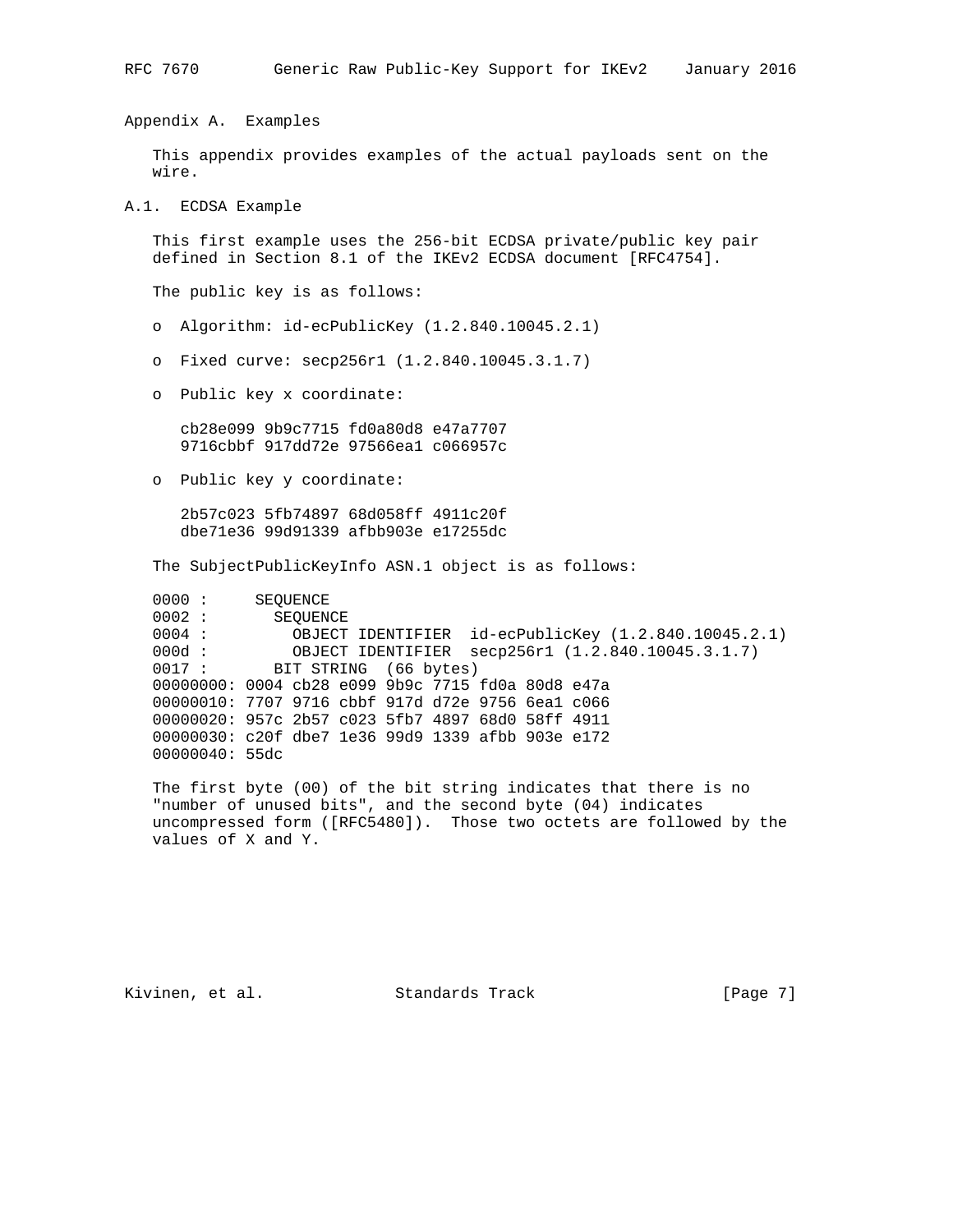The final encoded SubjectPublicKeyInfo object is as follows:

 00000000: 3059 3013 0607 2a86 48ce 3d02 0106 082a 00000010: 8648 ce3d 0301 0703 4200 04cb 28e0 999b 00000020: 9c77 15fd 0a80 d8e4 7a77 0797 16cb bf91 00000030: 7dd7 2e97 566e a1c0 6695 7c2b 57c0 235f 00000040: b748 9768 d058 ff49 11c2 0fdb e71e 3699 00000050: d913 39af bb90 3ee1 7255 dc

This will result in the final IKEv2 Certificate Payload:

 00000000: NN00 0060 0f30 5930 1306 072a 8648 ce3d 00000010: 0201 0608 2a86 48ce 3d03 0107 0342 0004 00000020: cb28 e099 9b9c 7715 fd0a 80d8 e47a 7707 00000030: 9716 cbbf 917d d72e 9756 6ea1 c066 957c 00000040: 2b57 c023 5fb7 4897 68d0 58ff 4911 c20f 00000050: dbe7 1e36 99d9 1339 afbb 903e e172 55dc

 Where NN is the next payload type (i.e., the type of payload that immediately follows this Certificate payload).

A.2. RSA Example

This second example uses a random 1024-bit RSA key.

The public key is as follows:

- o Algorithm: rsaEncryption (1.2.840.113549.1.1.1)
- o Modulus n (1024 bits, decimal):

 1323562071162740912417075551025599045700 3972512968992059076067098474693867078469 7654066339302927451756327389839253751712 9485277759962777278073526290329821841100 9721044682579432931952695408402169276996 5181887843758615443536914372816830537901 8976615344413864477626646564638249672329 04996914356093900776754835411

o Modulus n (1024 bits, hexadecimal):

 bc7b4347 49c7b386 00bfa84b 44f88187 9a2dda08 d1f0145a f5806c2a ed6a6172 ff0dc3d4 cd601638 e8ca348e bdca5742 31cadc97 12e209b1 fddba58a 8c62b369 038a3d1e aa727c1f 39ae49ed 6ebc30f8 d9b52e23 385a4019 15858c59 be72f343 fb1eb87b 16ffc5ab 0f8f8fe9 f7cb3e66 3d8fe9f9 ecfa1230 66f36835 8ceaefd3

Kivinen, et al. Standards Track [Page 8]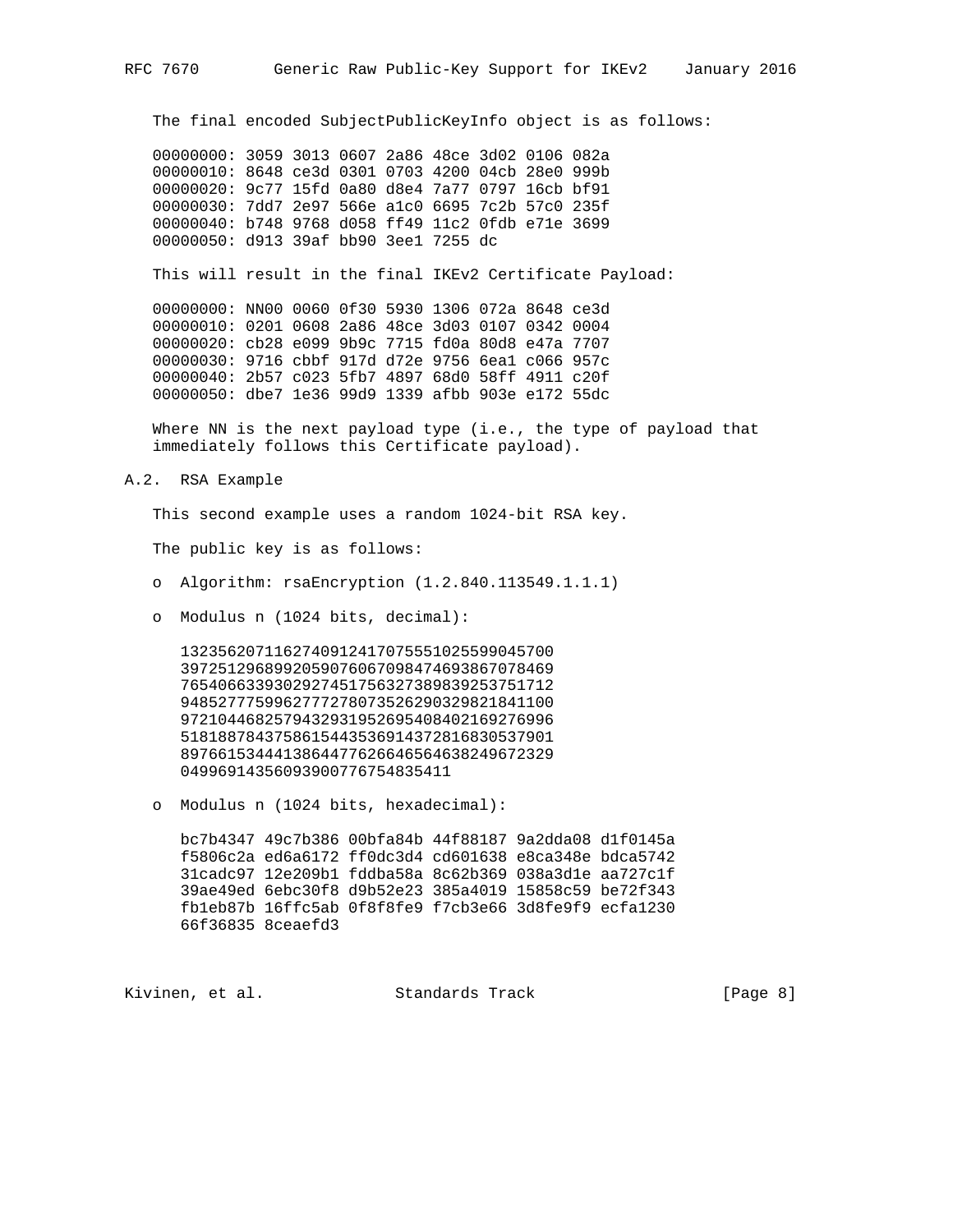o Exponent e (17 bits, decimal): 65537

o Exponent e (17 bits, hexadecimal): 10001

The SubjectPublicKeyInfo ASN.1 object is as follows:

0000 : SEQUENCE<br>0003 : SEQUEN SEQUENCE 0005 : OBJECT IDENTIFIER rsaEncryption (1.2.840.113549.1.1.1) 0016 : NULL 0018 : BIT STRING (141 bytes) 00000000: 0030 8189 0281 8100 bc7b 4347 49c7 b386 00000010: 00bf a84b 44f8 8187 9a2d da08 d1f0 145a 00000020: f580 6c2a ed6a 6172 ff0d c3d4 cd60 1638 00000030: e8ca 348e bdca 5742 31ca dc97 12e2 09b1 00000040: fddb a58a 8c62 b369 038a 3d1e aa72 7c1f 00000050: 39ae 49ed 6ebc 30f8 d9b5 2e23 385a 4019 00000060: 1585 8c59 be72 f343 fb1e b87b 16ff c5ab 00000070: 0f8f 8fe9 f7cb 3e66 3d8f e9f9 ecfa 1230 00000080: 66f3 6835 8cea efd3 0203 0100 01

 The first byte (00) of the bit string indicates that there is no "number of unused bits". Inside that bit string, there is an ASN.1 sequence having 2 integers. The second byte (30) indicates that this is the beginning of the sequence, and the next byte (81) indicates the length does not fit in 7 bits, but requires one byte, so the length is in the next byte (89). Then starts the first integer with tag (02) and length (81 81). After that we have the modulus (prefixed with 0 so it will not be a negative number). After the modulus, there follows the tag (02) and length (03) of the exponent, and the last 3 bytes are the exponent.

The final encoded SubjectPublicKeyInfo object is as follows:

 00000000: 3081 9f30 0d06 092a 8648 86f7 0d01 0101 00000010: 0500 0381 8d00 3081 8902 8181 00bc 7b43 00000020: 4749 c7b3 8600 bfa8 4b44 f881 879a 2dda 00000030: 08d1 f014 5af5 806c 2aed 6a61 72ff 0dc3 00000040: d4cd 6016 38e8 ca34 8ebd ca57 4231 cadc 00000050: 9712 e209 b1fd dba5 8a8c 62b3 6903 8a3d 00000060: 1eaa 727c 1f39 ae49 ed6e bc30 f8d9 b52e 00000070: 2338 5a40 1915 858c 59be 72f3 43fb 1eb8 00000080: 7b16 ffc5 ab0f 8f8f e9f7 cb3e 663d 8fe9 00000090: f9ec fa12 3066 f368 358c eaef d302 0301 000000a0: 0001

Kivinen, et al. Standards Track [Page 9]